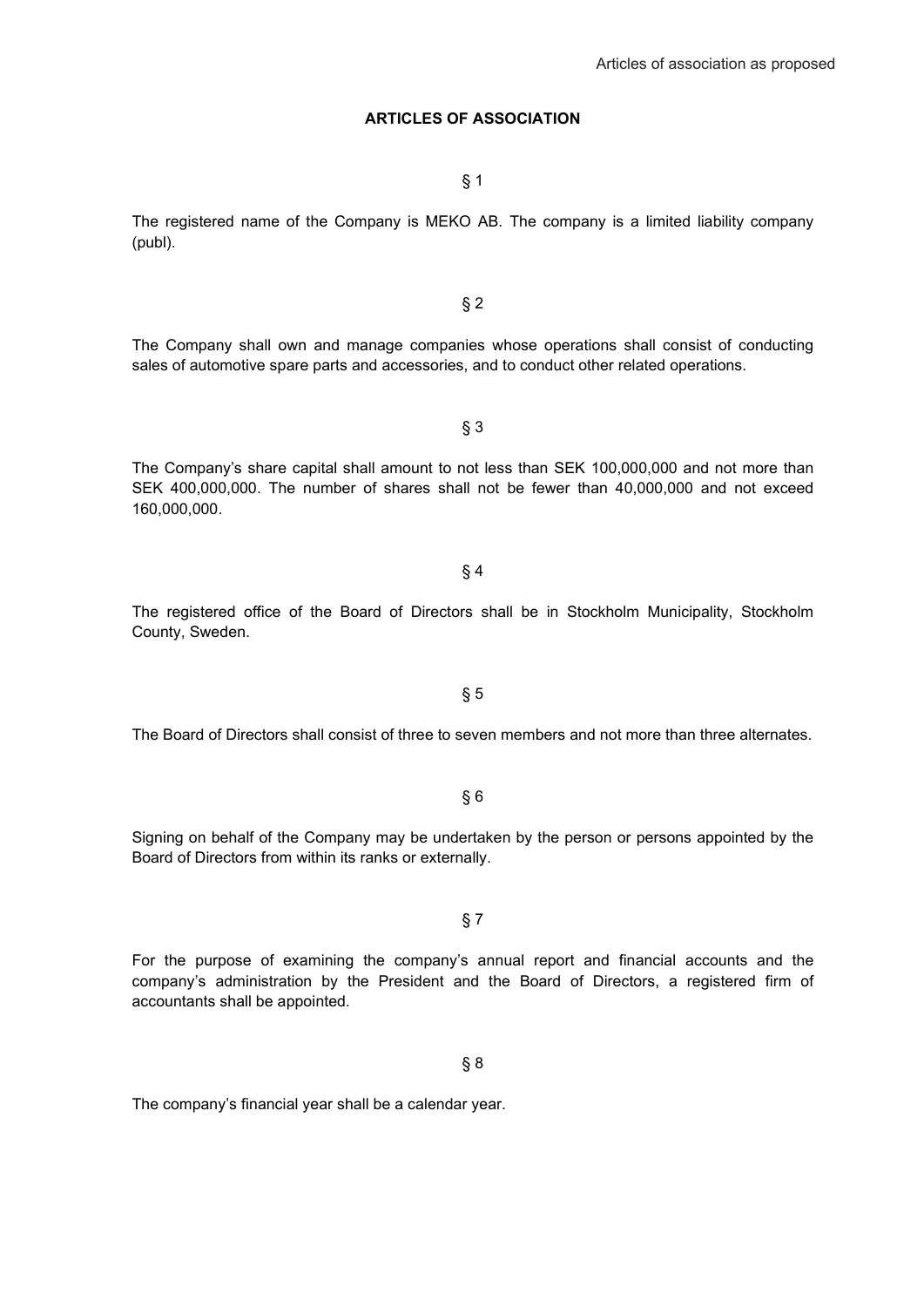The following items of business shall be addressed at the Annual General Meeting:

- 1. Election of Chairman of the Meeting.
- 2. Preparation and approval of the list of shareholders entitled to vote at the Meeting.
- 3. Approval of the agenda.
- 4. Election of minute-checkers.
- 5. Determination of whether the Meeting has been duly convened.
- 6. Presentation of the annual report and the auditors' report and the consolidated financial accounts and the auditors' report on the consolidated financial accounts.
- 7. Resolution concerning the adoption of the income statement and balance sheet and the consolidated income statement and consolidated balance sheet.
- 8. Resolution concerning the disposition to be made of the Company's profits or losses as shown in the balance sheet adopted by the Meeting.
- 9. Resolution concerning the discharge of the Members of the Board and of the President from personal liability.
- 10. Determination of remuneration of Members of the Board and the auditors.
- 11. Election of Members of the Board, and where appropriate, auditors.
- 12. Other business duly referred to the Meeting for consideration.

#### § 10

At the general meeting, each person entitled to vote may only vote for the number of shares such person own and represents.

#### § 11

Notices of general meetings of shareholders shall be issued by an announcement in the Official Swedish Gazette (Post- och Inrikes Tidningar) and through posting on the company's website. At the time such notice is issued, information that the notice has been issued shall be advertised in Dagens Nyheter. Notice of Annual General Meetings and Extraordinary General Meetings, where issues pertaining to amendments to the Articles of Association will be addressed, shall be issued not earlier than six and not later than four weeks prior to the General Meeting.

Notice of meetings other than Extraordinary General Meetings shall be issued not earlier than six and not later than two weeks prior to the Meeting. In order to participate at a General Meeting, a shareholder must notify the company not later than the date specified in the notice convening the General Meeting. This day must not be a Sunday, any other public holiday, Saturday, Midsummer's Eve, Christmas Eve, New Year's Eve and must not fall earlier than the fifth weekday prior to the